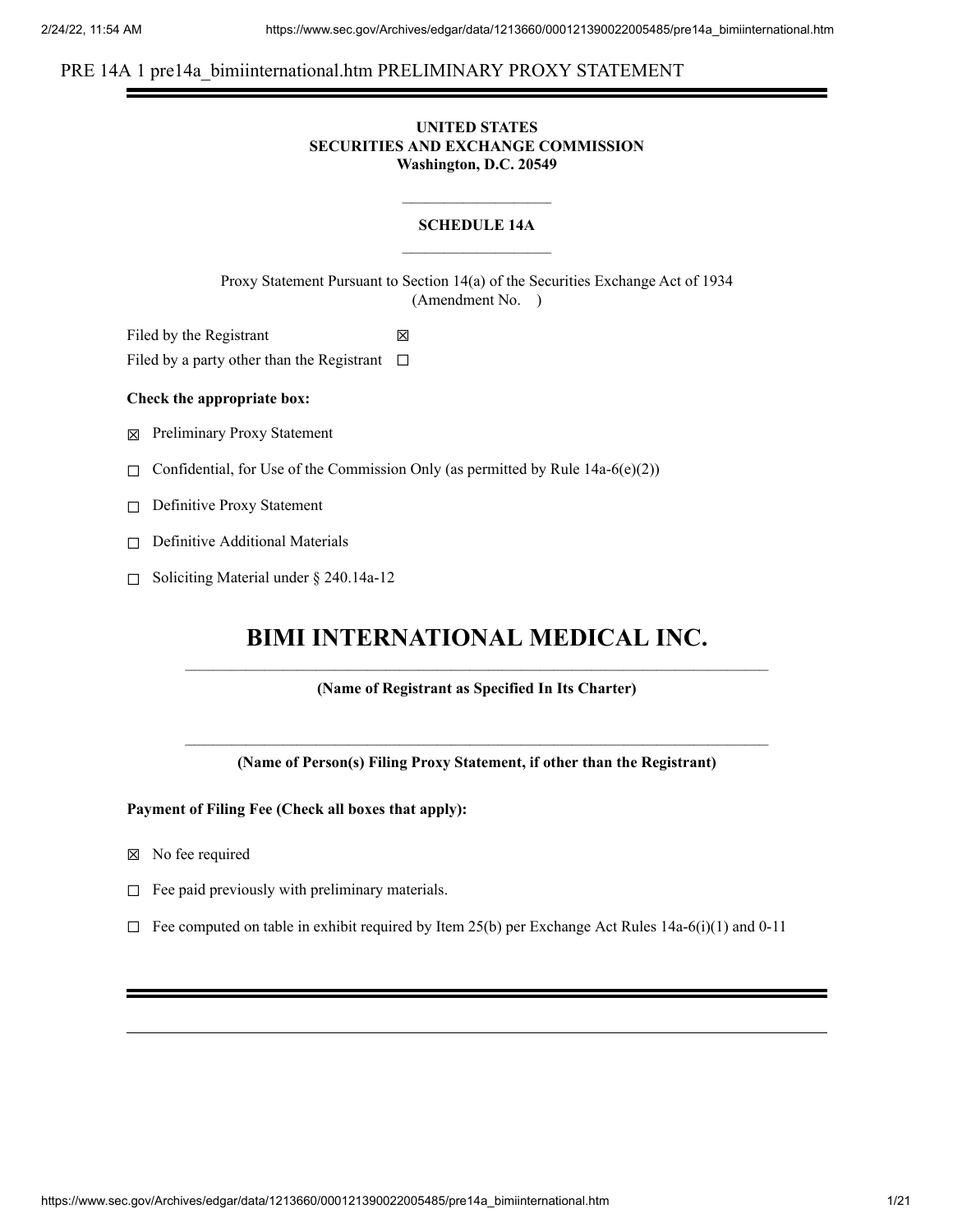## **PRELIMINARY PROXY STATEMENT — SUBJECT TO COMPLETION**

## **BIMI INTERNATIONAL MEDICAL INC.**

## **NOTICE OF SPECIAL MEETING OF STOCKHOLDERS TO BE HELD [ ], 2022**

To Our Stockholders:

You are invited to attend the Special Meeting of Stockholders (the "Special Meeting") of BIMI International Medical Inc. (the "Company") on [ ], 2022 at 9:00 a.m. (local time) at No. 10, Huasheng Road, Floor 9, Yuzhong District, Chongqing, P. R. C., for the following purposes:

- 1. To approve, in accordance with Nasdaq Marketplace Rule 5635(d), the issuance of shares of the Company's common stock (the "Common Stock") upon (i) conversion of the newly issued senior secured convertible notes in the aggregate principal amount of \$7,800,000 sold to two institutional investors (the "Institutional Investors") on November 18, 2021; (ii) conversion of additional senior secured convertible notes in the aggregate principal amount of up to \$3,900,000 that may be sold to the Institutional Investors; and (iii) exercise of up to 1,800,000 warrants issued by the Company to the Institutional Investors; and
- 2. To transact such other business as may properly be brought before the Special Meeting and any adjournment or postponement thereof.

Stockholders of record at the close of business on [ ], 2022 shall be entitled to notice of and to vote at the Special Meeting and any adjournments or postponements thereof. A stockholder list will be available at our corporate offices beginning [  $\qquad$  ], 2022 during normal business hours for examination by any stockholder registered on our stock ledger as of the record date for any purpose germane to the Special Meeting.

**Your vote is important. Please submit a proxy as soon as possible so that your shares can be voted at the Special Meeting.**

#### **By Order of the Board of Directors**

*Tiewei Song*

Chief Executive Officer and President

Dalian, China  $[$ , 2022

**Whether or not you plan to attend the Special Meeting, we encourage you to vote and submit your proxy by telephone, via the Internet or by mail. For additional instructions, voting by telephone or via the Internet, please refer to the proxy card. To vote and submit your proxy by mail, please complete, sign and date the enclosed proxy card and return it in the enclosed envelope. If you hold your shares through an account with a brokerage firm, bank or other nominee, please follow the instructions you receive from them to vote your shares.**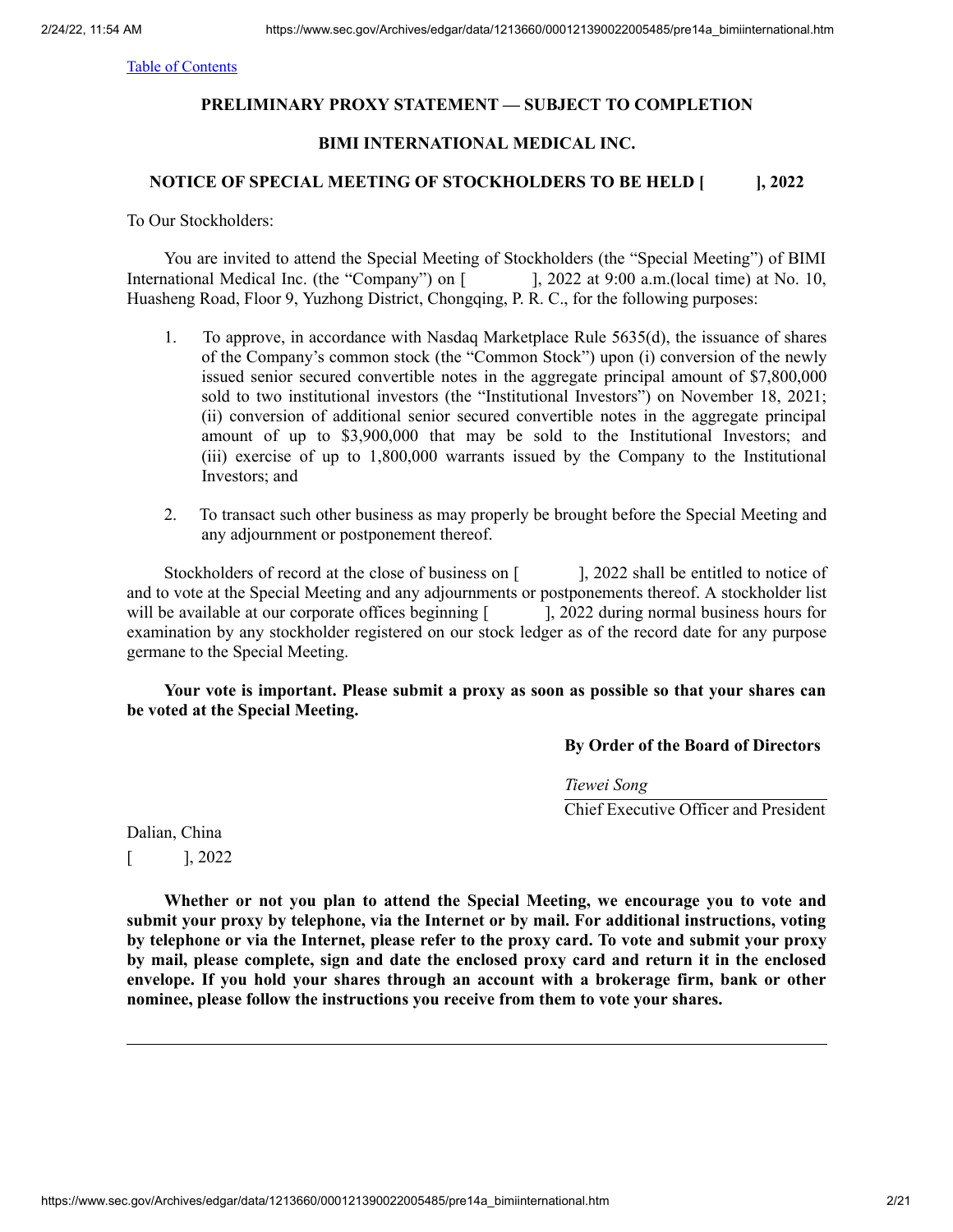## **IMPORTANT NOTICE REGARDING THE AVAILABILITY OF PROXY MATERIALS FOR THE SPECIAL MEETING OF STOCKHOLDERS TO BE HELD ON [ ], 2022**

## **THIS PROXY STATEMENT IS FURNISHED IN CONNECTION WITH THE SOLICITATION OF PROXIES BY THE COMPANY, ON BEHALF OF THE BOARD OF DIRECTORS, FOR THE 2022 SPECIAL MEETING OF STOCKHOLDERS. YOU CAN VOTE YOUR SHARES USING ONE OF THE FOLLOWING METHODS:**

#### **How to Vote Your Shares**

**YOUR VOTE IS IMPORTANT.** Your shares can be voted at the Special Meeting only if you attend in person or are represented by proxy, please take the time to vote your proxy.

**ALL STOCKHOLDERS ARE CORDIALLY INVITED TO ATTEND THE MEETING. HOWEVER, TO ENSURE YOUR REPRESENTATION AT THE MEETING, YOU ARE URGED TO MARK, SIGN, DATE AND RETURN THE ENCLOSED PROXY CARD AS PROMPTLY AS POSSIBLE IN THE POSTAGE-PREPAID ENVELOPE ENCLOSED FOR THAT PURPOSE OR VOTE VIA THE INTERNET OR BY TELEPHONE. ANY STOCKHOLDER ATTENDING THE MEETING MAY VOTE IN PERSON EVEN IF HE OR SHE HAS RETURNED A PROXY CARD.**

## **IMPORTANT NOTICE REGARDING THE AVAILABILITY OF PROXY MATERIALS FOR THE STOCKHOLDERS MEETING TO BE HELD ON [ ], 2022 — THE PROXY STATEMENT IS AVAILABLE AT:** *WWW.USBIMI.COM***.**

In light of COVID-19, we strongly encourage our shareholders to vote by proxy in advance of the Special Meeting Depending on concerns about and developments relating to COVID-19, the Board could determine to change the date, time and/or format of the meeting.

If not attending the meeting and voting in person, stockholders of record, or "registered stockholders," can vote by proxy in the following three ways:

| <b>By Telephone:</b> | Call the toll-free number indicated on the enclosed proxy card and follow the recorded                                   |
|----------------------|--------------------------------------------------------------------------------------------------------------------------|
|                      | instructions.                                                                                                            |
|                      | <b>Via the Internet:</b> Go to the website indicated on the enclosed proxy card and follow the instructions<br>provided. |
| <b>By Mail:</b>      | Mark your vote, date, sign and return the enclosed proxy card in the postage-paid<br>return envelope provided.           |

If your shares are held beneficially in "street" name through a nominee such as a financial institution, brokerage firm, or other holder of record, your vote is controlled by that institution, firm or holder. Your vote by proxy may also be cast by telephone or via the Internet, as well as by mail, if your financial institution or brokerage firm offers such voting alternatives. Please follow the specific instructions provided by your nominee on your voting instruction card.

Please note, that if your shares are held beneficially through a bank, broker or other nominee and you wish to vote at the Special Meeting, you must obtain a proxy issued in your name from the record holder.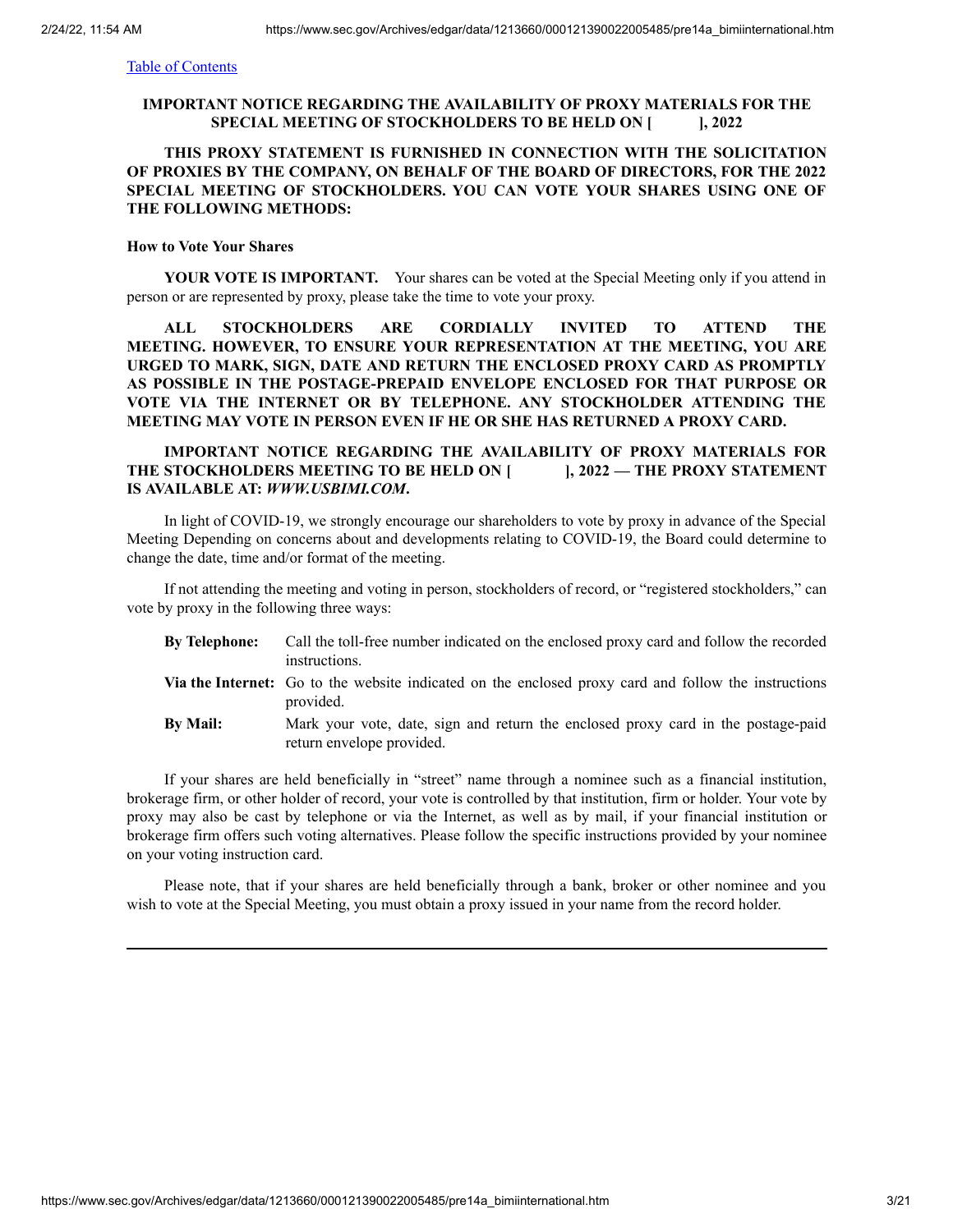## **TABLE OF CONTENTS**

<span id="page-3-0"></span>

| <b>GENERAL INFORMATION</b>                                     |     |
|----------------------------------------------------------------|-----|
| <b>PROPOSAL ONE — APPROVAL OF ISSUANCE OF SECURITIES</b>       |     |
| SECURITY OWNERSHIP OF CERTAIN BENEFICIAL OWNERS AND MANAGEMENT | 12. |
| ADDITIONAL INFORMATION                                         |     |
|                                                                |     |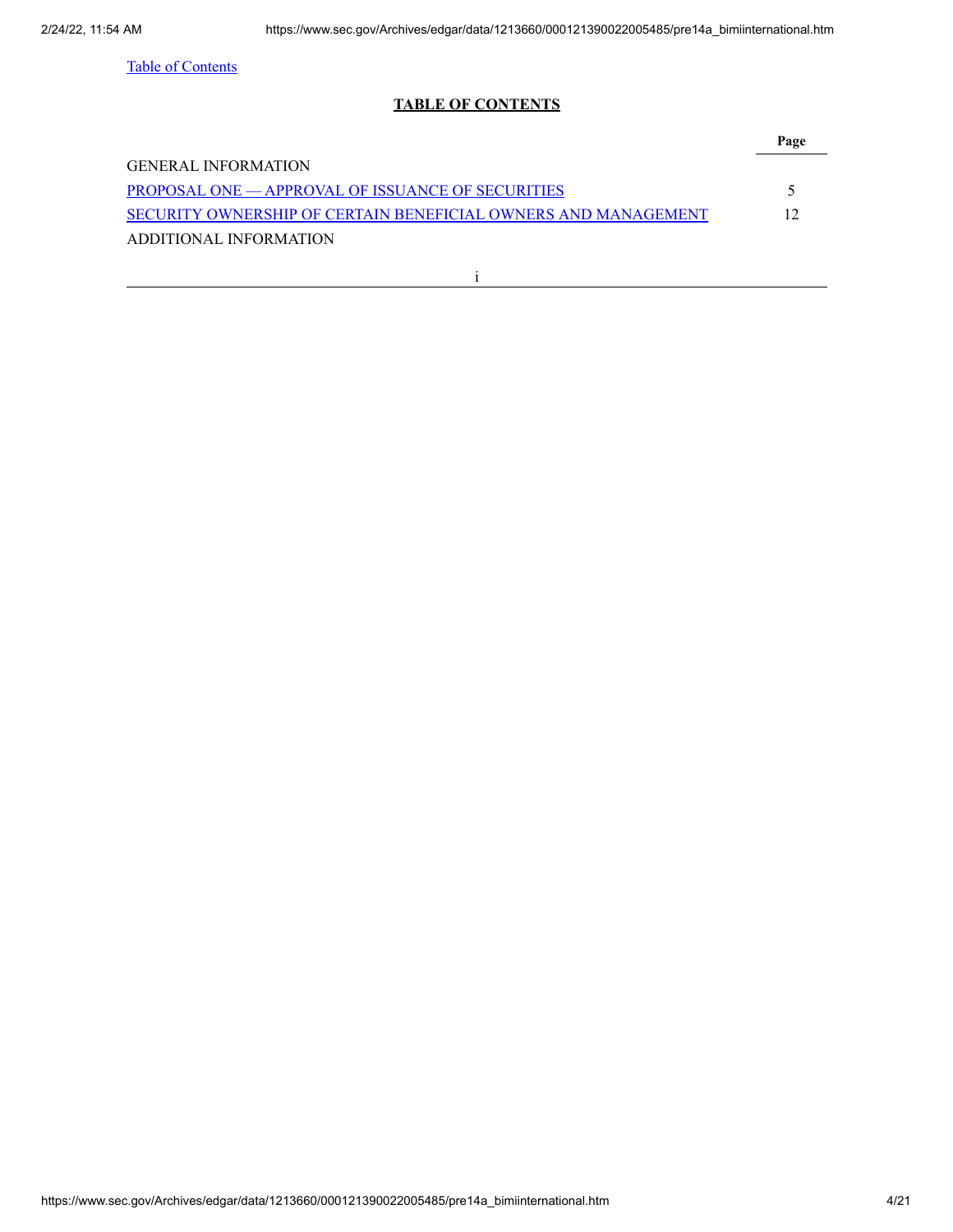## **BIMI INTERNATIONAL MEDICAL INC.**

## **PROXY STATEMENT FOR THE SPECIAL MEETING OF STOCKHOLDERS TO BE HELD ON [ ], 2022**

## **QUESTIONS AND ANSWERS ABOUT THE PROXY MATERIALS AND THE SPECIAL MEETING**

## **Q: Why am I receiving these materials?**

**A:** We are providing these proxy materials to you in connection with the solicitation of proxies by the Board of Directors of our company (the "Board") for our 2022 Special Meeting of Stockholders, which will take place on [  $\qquad$  ], 2022. As a stockholder of record, you are invited to attend the Special Meeting and are entitled and requested to vote on the items of business described in this proxy statement. This proxy statement and accompanying proxy card (or voting instruction card) are being sent on or about [ 2022 to all stockholders entitled to vote at the Special Meeting.

## **Q: When and where will the Special Meeting be held?**

**A:** The Special Meeting will be held on [ ], 2022 at 9:00 a.m. local time, at No. 10, Huasheng Road, Floor 9, Yuzhong District, Chongqing, P. R. C.

## **Q: How do I attend the Special Meeting?**

- A: Only stockholders of record on the record date of  $\lbrack$ , 2022 (the "Record Date") are entitled to notice of, and to attend or vote at, the Special Meeting. If you plan to attend the meeting in person, please bring the following:
	- Photo identification.
	- Acceptable proof of ownership if your shares are held in "street name."

*Acceptable proof of ownership* is either (a) a letter from your broker confirming that you beneficially owned shares of our Common Stock on the Record Date or (b) an account statement showing that you beneficially owned shares of our Common Stock on the Record Date. If your shares are held in street name, you may attend the meeting with proof of ownership, but you may not vote your shares in person at the Special Meeting unless you have obtained a "legal proxy" or other evidence from your broker giving you the right to vote your shares at the Special Meeting.

*Street name* means your shares are held of record by brokers, banks, or other institutions. See below for additional information.

#### **Q: What information is contained in this proxy statement?**

**A:** This proxy statement contains information regarding the proposal to be voted on at the Special Meeting and certain other required information.

#### **Q: What items of business will be voted on at the Special Meeting?**

- **A:** The items of business scheduled to be voted on at the Special Meeting are:
	- 1. To approve, in accordance with Nasdaq Marketplace Rule 5635(d), the issuance of shares of the Company's common stock upon (i) conversion of the newly issued senior secured convertible notes in the aggregate principal amount of \$7,800,000 sold to cetain institutional investors on November 18, 2021; (ii) conversion of additional senior secured convertible notes in the aggregate principal amount of up to \$3,900,000 that may be sold to those investors; and (iii) exercise of up to 1,800,000 warrants issued by the Company to the investors.

## **Q: What are the voting requirements to approve the proposal?**

**A:** The affirmative vote of a majority of shares outstanding is required to approve Proposal One.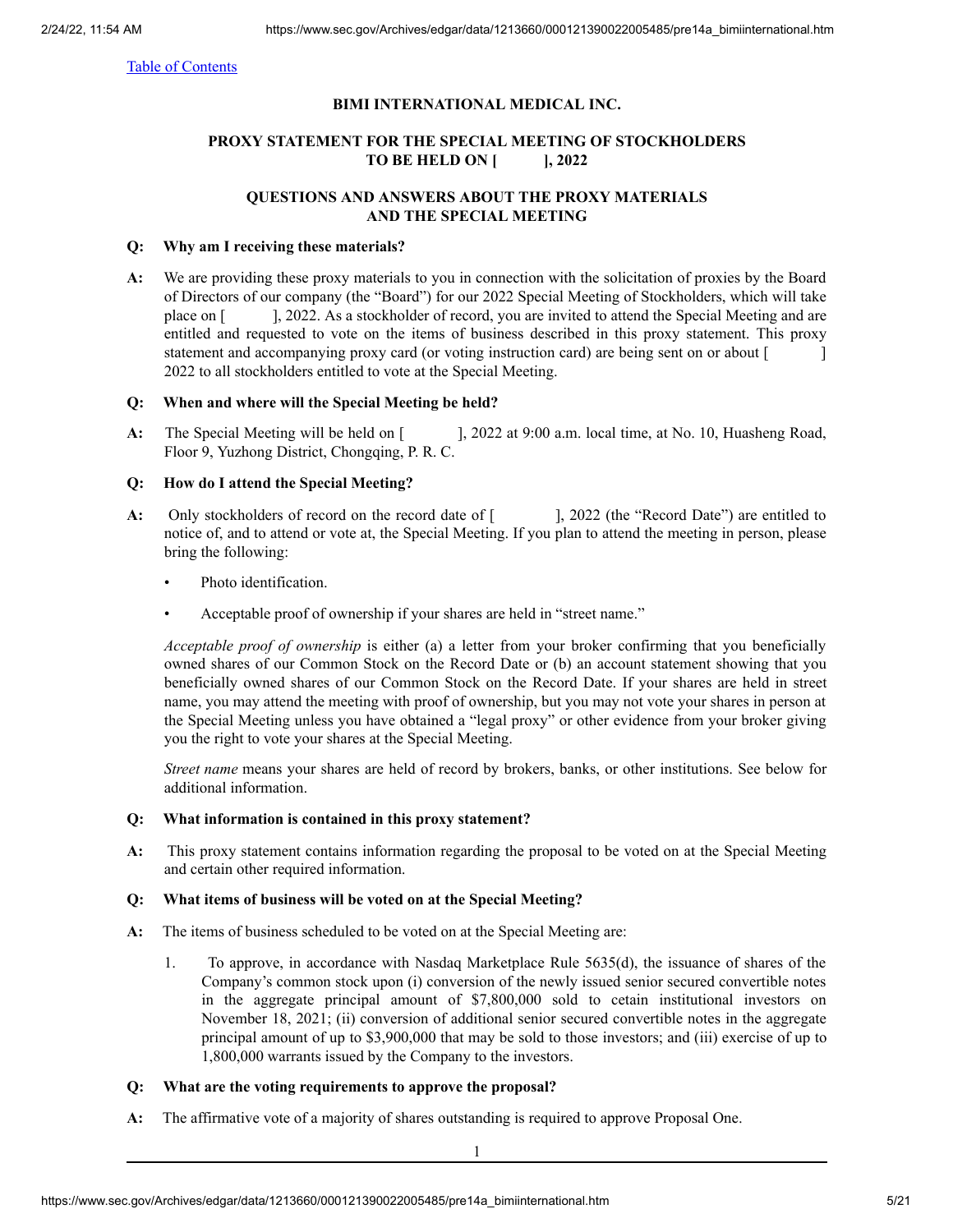#### **Q: How does the Board recommend that I vote?**

**A:** The Board recommends that you vote your shares "FOR" the approval of the proposal with respect to the issuance of the Company's securities for the purposes compliance with Nasdaq Listing Rule 5635(d).

If you return a properly completed proxy card, or vote your shares by telephone or Internet, your shares of the Common Stock will be voted on your behalf as you direct. If not otherwise specified, the shares of the Common Stock represented by the proxies will be voted in accordance with the Board's recommendations.

#### **Q: What shares may I vote?**

**A:** Each share of our Common Stock \$0.001 par value issued and outstanding as of the close of business on the Record Date is entitled to one vote on each of the matters to be voted upon at the Special Meeting.

You may vote all shares owned by you as of the Record Date, including (a) shares held directly in your name as the stockholder of record and (b) shares held for you as the beneficial owner through a broker, trustee or other nominee. We had [ ] shares of Common Stock issued and outstanding on the Record Date.

## **Q: What is the difference between being a stockholder of record and being the beneficial owner of shares held in street name?**

**A:** A stockholder of record owns shares which are registered in his or her own name. A beneficial owner owns shares which are held in street name through a third party, such as a broker. As summarized below, there are some distinctions between a stockholder of record and a beneficial owner.

#### **Stockholder of Record**

You are the stockholder of record of any of your shares registered directly in your name with our transfer agent, American Stock Transfer & Trust Company, LLC with respect to such shares, these proxy materials are being sent to you by the Company. As the stockholder of record, you have the right to grant your voting proxy directly to Mr. Xiaoping Wang, the Company's Chief Operating Officer, or such other person you wish to designate, or to vote in person at the Special Meeting. We have enclosed a proxy card for you to grant your voting proxy to Mr. Xiaoping Wang.

#### **Shares Beneficially Held in Street Name**

You are the beneficial owner of any of your shares held in street name. With respect to such shares registered through a broker, these proxy materials, together with a voting instruction card, are being forwarded to you by your broker. As the beneficial owner, you have the right to direct your broker how to vote. You may use the voting instruction card provided by your broker for this purpose. Even if you have directed your broker how to vote, you may also attend the Special Meeting. However, you may not vote your shares in person at the Special Meeting unless you obtain a "legal proxy" or other evidence from your broker giving you the right to vote the shares at the Special Meeting.

#### **Q: Who is entitled to attend the Special Meeting and what are the admission procedures?**

**A:** You are entitled to attend the Special Meeting only if you were a stockholder as of the close of business on the Record Date or if you hold a valid proxy for the Special Meeting. A list of stockholders eligible to vote at the Special Meeting will be available for inspection at the Special Meeting. If you are a beneficial holder, you will need to provide proof of beneficial ownership as of the Record Date, such as a brokerage account statement showing that you owned shares of the Common Stock as of the Record Date or the voting instruction card provided by your broker. The Special Meeting will begin promptly at 9:00 a.m., local time. You should be prepared to present photo identification for admittance. Check-in will begin one-half hour prior to the meeting. Please allow ample time for the admission procedures.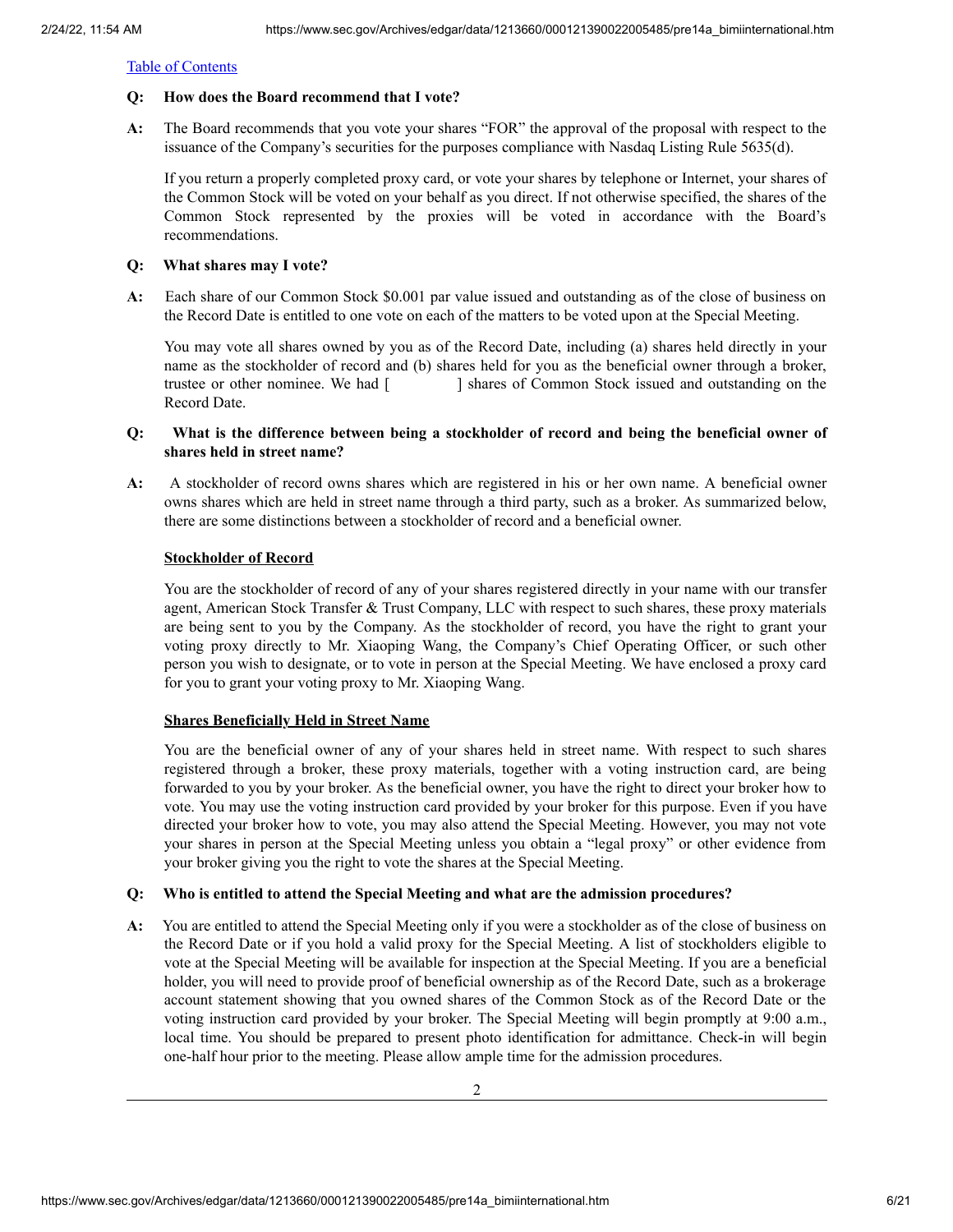## **Q: May I vote my shares in person at the Special Meeting?**

**A:** If you were a stockholder of record on the Record Date, you may vote your shares in person at the Special Meeting or through a proxy. If you decide to vote your shares in person, you do not need to present your share certificate(s) at the Special Meeting; your name will be on the list of stockholders eligible to vote. If you hold your shares beneficially in street name, you may vote your shares in person at the Special Meeting only if you obtain a legal proxy or other evidence from your broker giving you the right to vote the shares. *Even if you plan to attend the Special Meeting, we recommend that you also submit your proxy* or voting instructions as described below so that your vote will be counted if you later decide not to *attend the Special Meeting.*

In light of COVID-19, we strongly encourage our shareholders to vote by proxy in advance of the Special Meeting. Depending on concerns about and developments relating to COVID-19, the Board could determine to change the date, time and/or format of the meeting.

## **Q: How can I vote my shares without attending the Special Meeting?**

**A:** Whether you hold shares directly as the stockholder of record or beneficially in street name, you may direct how your shares are voted without attending the Special Meeting. If you are a stockholder of record, you may vote by submitting a proxy. If you hold shares beneficially in street name, you may vote by submitting voting instructions to your broker. For directions on how to vote, please refer to the instructions on your proxy card or, for shares held beneficially in street name, the voting instruction card provided by your broker.

Stockholders of record may submit proxies by completing, signing, dating, and mailing their proxy cards to the address provided on the proxy card. Stockholders who hold shares beneficially in street name may vote by completing, signing, and dating the voting instruction cards provided and mailing them to the address provided on the voting instruction card. The proxy card and voting instruction card also include directions as to how you may submit your vote through the Internet. The voting instruction card may also include directions for alternative methods of submitting your vote. We encourage you to vote early. If you choose to vote by mail, please allow sufficient time for your proxy or voting instruction card to reach our vote tabulator prior to the Special Meeting.

#### **Q: Who will count the votes?**

**A:** Votes at the Special Meeting will be counted by an inspector of election, who will be appointed by the Board.

## **Q: What is the effect of not voting?**

**A:** If you are a stockholder of record and you do not cast your vote, no votes will be cast on your behalf on any of the items of business at the Special Meeting. If you are a stockholder of record and you properly sign and return your proxy card, your shares will be voted as you direct. If no instructions are indicated on such proxy card and you are a stockholder of record, shares represented by the proxy will be voted in the manner recommended by the Board on all matters presented in this proxy statement, namely "FOR" the approval of the issuance of the Company's securities for the purposes of Nasdaq Listing Rule 5635(d).

Generally, broker non-votes occur when shares held by a broker in "street name" for a beneficial owner are not voted with respect to a particular proposal because the broker (1) has not received voting instructions from the beneficial owner and (2) lacks discretionary voting power to vote those shares.

A broker is entitled to vote shares held for a beneficial owner on routine matters. Absent instructions from a beneficial owner, a broker is not entitled to vote shares held for such beneficial owner on non-routine matters. We believe that Proposal One is a non-routine matter; and, accordingly, brokers do not have authority to vote on such proposal absent instructions from beneficial owners. Accordingly, if beneficial owners desire not to have their shares voted by a broker in a certain manner, they should give instructions to their brokers as to how to vote their shares. Any adjournment of the Special Meeting to solicit additional proxies if there are not sufficient votes in favor of Proposal One, and any other matter that may properly be brought before the shareholders for a vote at the Special Meeting, will be approved if the votes cast "For" exceed the votes cast "Against." Abstentions and broker non-votes, if any, will not affect the outcome of the votes on these matters.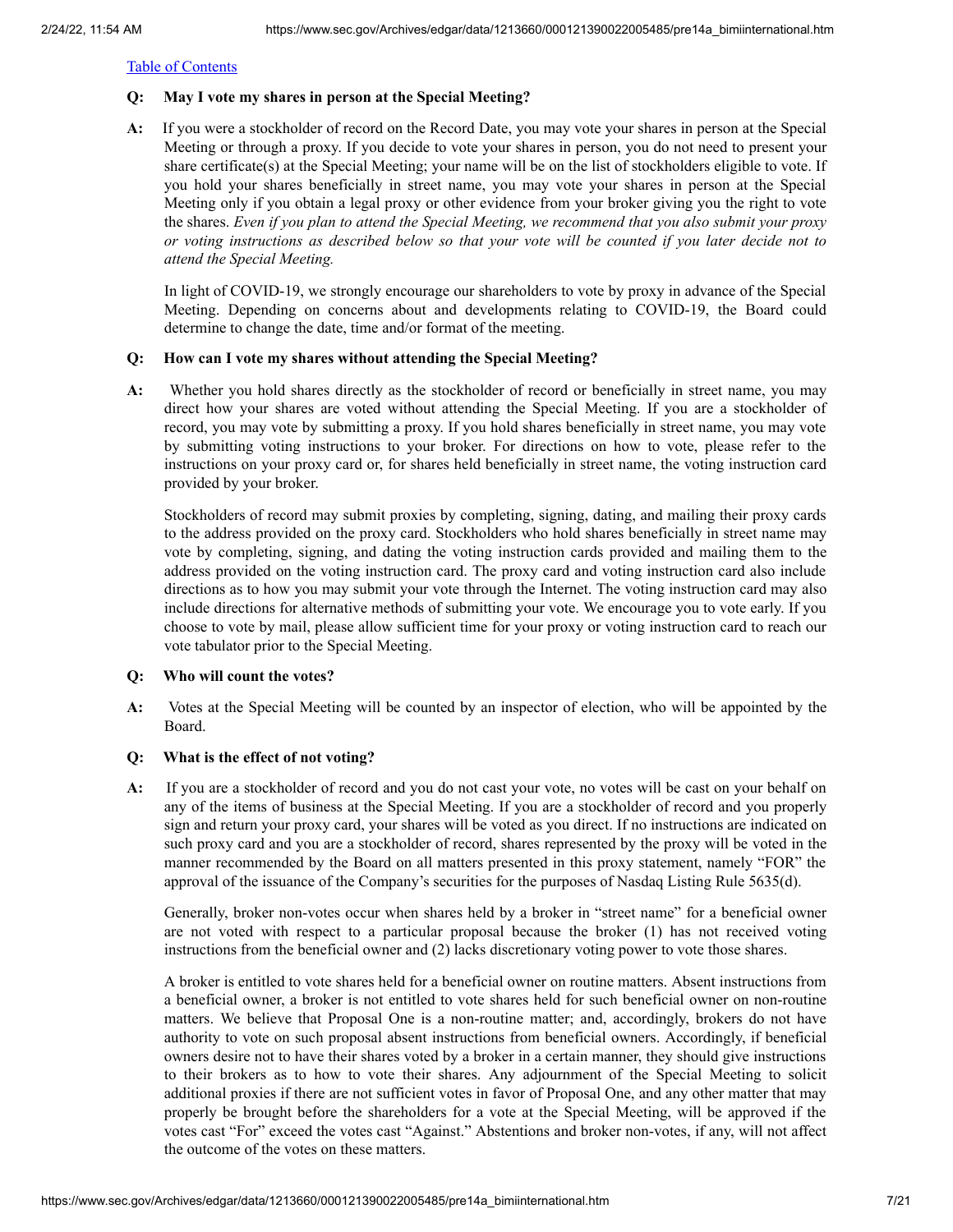2/24/22, 11:54 AM https://www.sec.gov/Archives/edgar/data/1213660/000121390022005485/pre14a\_bimiinternational.htm

<u> 1989 - Johann Barn, mars eta bainar eta bainar eta baina eta baina eta baina eta baina eta baina eta baina e</u>

Broker non-votes count for purposes of determining whether a quorum is present.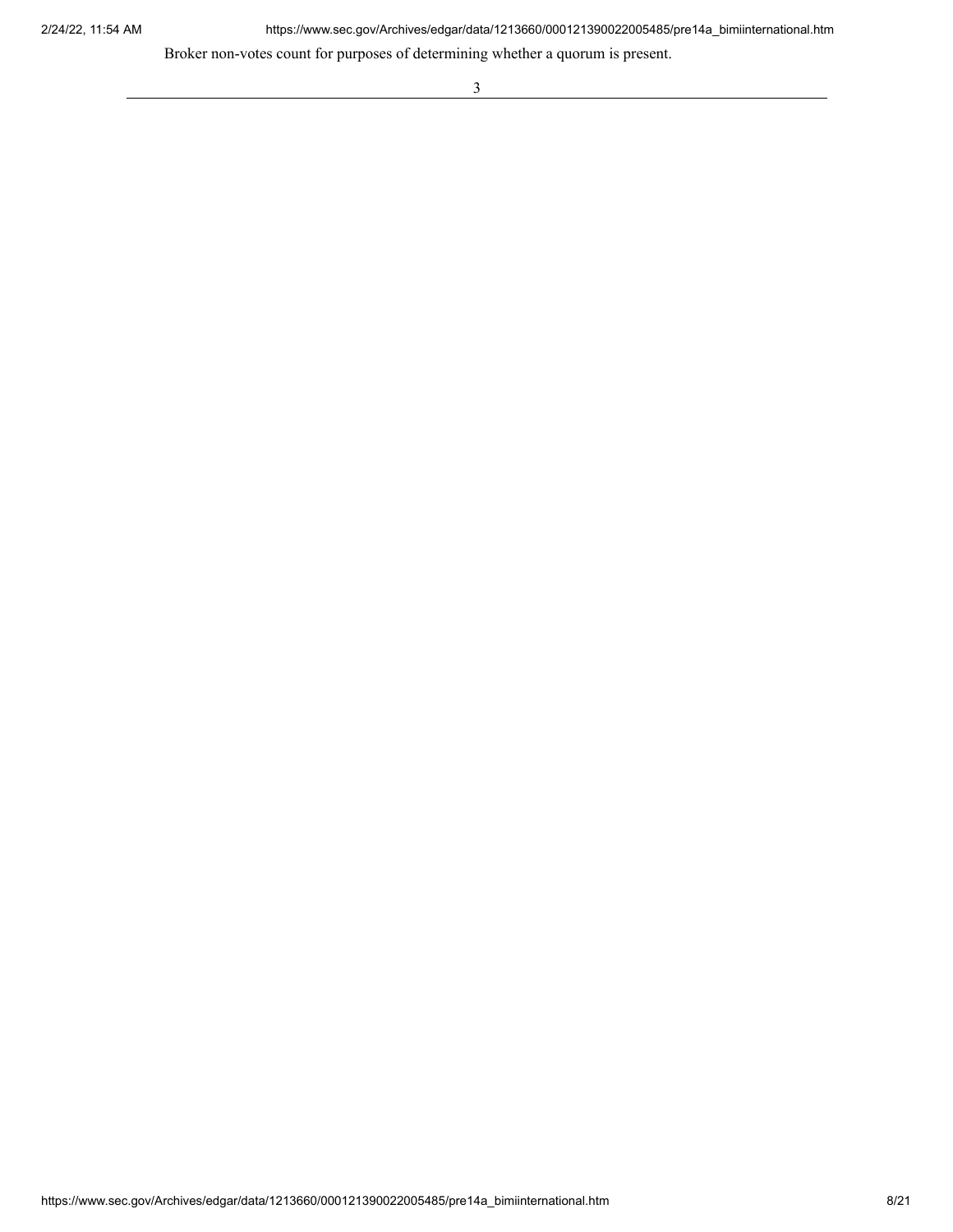Q: How many votes are required for the approval of the proposal to be voted upon, and how will **abstentions and broker non-votes be treated?**

|               |                                | <b>Effect of Votes</b> |                                                                                                          |
|---------------|--------------------------------|------------------------|----------------------------------------------------------------------------------------------------------|
| Proposal      | <b>Votes Required</b>          | Withheld/Abstentions   | <b>Effect of Broker Non-Votes</b>                                                                        |
|               |                                |                        | Proposal One: Approval Affirmative vote of the Abstentions will have the We do not expect any            |
|               |                                |                        | of the Proposed Issuances holders of a majority of effect of a vote against the broker non-votes on this |
| of Securities | the shares of Common proposal. |                        | proposal.                                                                                                |
|               | Stock outstanding.             |                        |                                                                                                          |

### **Q: Can I revoke my proxy or change my vote after I have voted?**

**A:** You may revoke your proxy and change your vote by voting again or by attending the Special Meeting and voting in person. Only your latest dated proxy card received at or prior to the Special Meeting will be counted. However, your attendance at the Special Meeting will not have the effect of revoking your proxy unless you forward written notice to the Corporate Secretary at BIMI International Medical Inc.'s offices, or you vote by ballot at the Special Meeting. If you are a beneficial owner, you will need to request a legal proxy from your broker and bring it with you to vote at the Special Meeting.

## **Q: How many votes are required to hold the Special Meeting?**

**A:** The presence, in person or by proxy, of the holders of one-third of the shares of our Common Stock outstanding and entitled to vote on the Record Date is necessary to hold the Special Meeting and conduct business. This is called a quorum. Abstentions and broker non-votes will be considered as present at the Special Meeting for purposes of establishing a quorum.

## **Q: Who will bear the cost of soliciting votes for the Special Meeting?**

**A:** The Company is making this solicitation and will pay the entire cost of preparing, printing, assembling, mailing, and distributing these proxy materials. In addition to the use of the mails, proxies may be solicited by personal interview, telephone, electronic mail, and facsimile by directors, officers, and regular employees of the Company. None of the Company's directors, officers or employees will receive any additional compensation for soliciting proxies on behalf of the Board. The Company may also make arrangements with brokerage firms and other custodians, nominees, and fiduciaries for the forwarding of soliciting material to the beneficial owners of Common Stock held of record by those owners. The Company will reimburse those brokers, custodians, nominees, and fiduciaries for their reasonable out-ofpocket expenses incurred in connection with that service.

## **Q: Where can I find the voting results of the Special Meeting?**

**A:** We intend to announce preliminary voting results at the Special Meeting and will disclose final voting results in a Current Report on Form 8-K that will be filed with the SEC not more than four business days following the Special Meeting.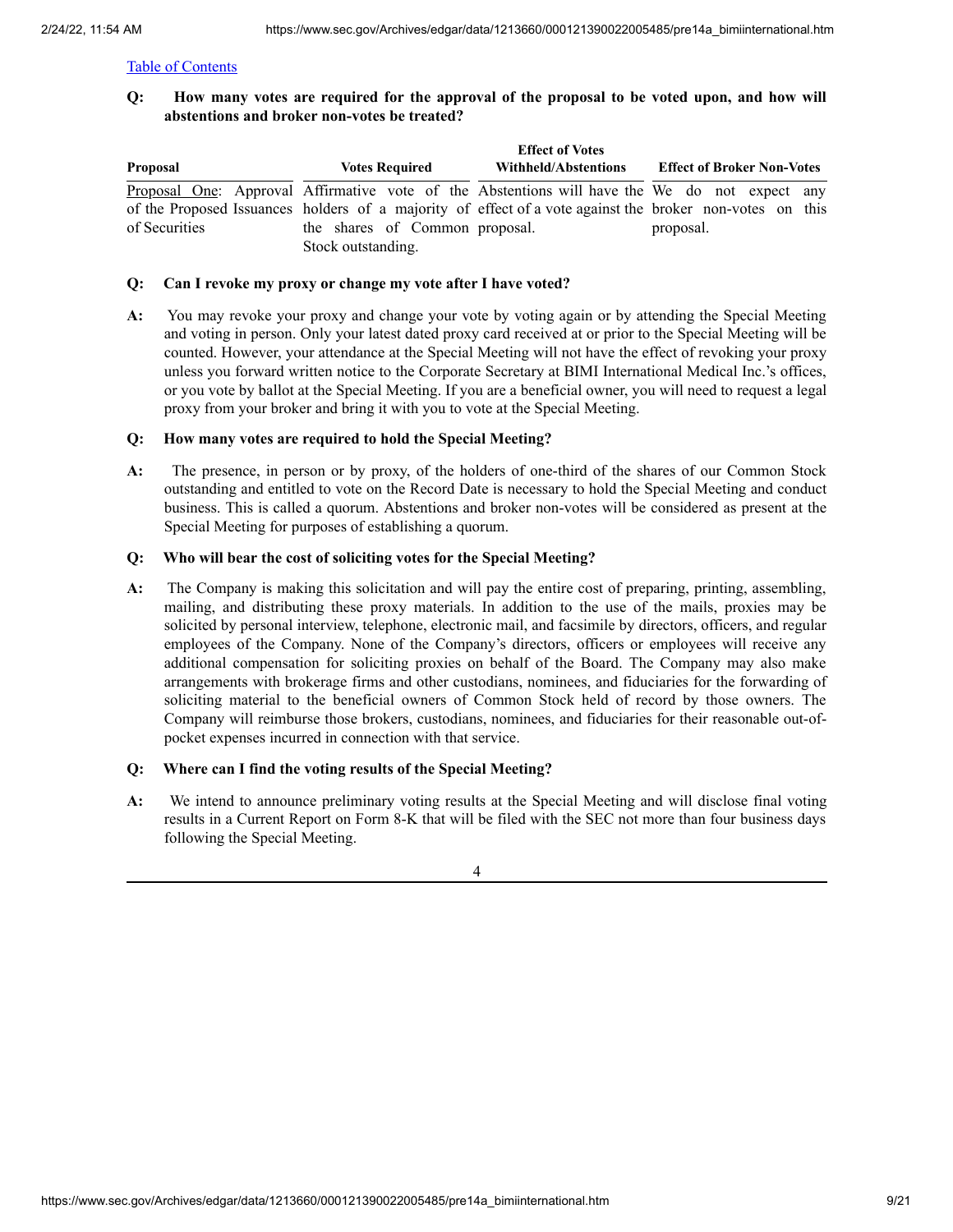## <span id="page-9-0"></span>**PROPOSAL ONE — APPROVAL OF PENDING ISSUANCES OF SECURITIES OF THE COMPANY**

On November 18, 2021, the Company entered into a securities purchase agreement (the "SPA") with two institutional investors (each a "Holder" and collectively the "Holders") to sell certain senior secured convertible notes (the "Convertible Notes") of the Company to the Holders in a private placement (the "Private Placement"), in the aggregate principal amount of \$7,800,000 having an aggregate original issue discount of 20%, and ranking senior to all outstanding and future indebtedness of the Company. Pursuant to the SPA, two Convertible Notes (each, an "Initial Note" and collectively the "Initial Notes") in an aggregate original principal amount of \$7,800,000 will be issued to the Holders in reliance upon the exemption from securities registration under by Section 4(a)(2) of the Securities Act of 1933, as amended (the "1933 Act"), and Rule 506(b) of Regulation D ("Regulation D") as promulgated under the 1933 Act, together with the issuance of warrants (the "Warrants" and, together with the Convertible Notes, the "Securities") to acquire the Company's Common Stock, as described below. Each Convertible Note has a face amount of \$3,900,000, for which each Holder paid \$3,250,000 in cash. Additional Convertible Notes in an aggregate original principal amount not to exceed \$3,900,000 (the "Additional Convertible Notes") may also be sold to the Holders under the SPA at a later date under certain circumstances. The Convertible Notes do not bear interest except upon the occurrence of an event of default.

Pursuant to Nasdaq Rule 5635 (d), stockholder approval is required prior to the issuance of securities in a transaction, other than a public offering, involving the sale, issuance or potential issuance by the Company of common stock (or securities convertible into or exercisable for common stock), which equals 20% or more of the common stock or 20% or more of the voting power outstanding before the issuance, at a price less than the lower of: (i) the closing price immediately preceding the signing of the binding agreement, or (ii) the average closing price of the common stock for the five Trading Days immediately preceding the signing of the binding agreement for the transaction.

In light of this rule, the SPA, the Convertible Notes and the Warrants provide that, the Convertible Notes may not be converted into and the Warrants may not be exercised to purchase shares of Common Stock unless the Company obtains the approval of its stockholders. Accordingly, the Company agreed to hold a stockholder meeting, by no later than February 15, 2022 to approve resolutions authorizing the issuance of all of the Securities issuable pursuant to the Private Placement including the Additional Convertible Notes in compliance with the rules and regulations for the purposes of compliance with Nasdaq Listing Rule 5635.

Accordingly, at the Special Meeting, stockholders will be asked to approve the issuance of the Securities in the transactions contemplated by the SPA.

#### Use of Proceeds

The Company will use the proceeds from the sale of Convertible Notes, and if exercised the Additional Convertible Notes and exercise of the Warrants for general corporate purposes, but as covenanted in the SPA, not, directly or indirectly, for (i) the satisfaction of any Indebtedness of the Company or any of its subsidiaries, (ii) the redemption or repurchase of any securities of the Company or any of its subsidiaries, or (iii) the settlement of any outstanding litigation. The Company will not receive any proceeds from the sale of the Common Stock issuable upon conversion of the Convertible Notes, the Additional Convertible Notes if issued and exercise of the Warrants.

#### The Securities Purchase Agreement

The SPA contains certain representations and warranties, covenants and indemnities customary for similar transactions. Under the SPA, the Company agreed to hold a stockholder meeting, by no later than February 15, 2022 (the "Stockholder Approval Date") to approve resolutions authorizing the issuance of shares of Common Stock under the Convertible Notes and the Warrants for the purposes of compliance with the stockholder approval rules of the Nasdaq Stock Market ("Nasdaq") (the "Stockholder Approval"). If such approval is not received by the Stockholder Approval Date, the Company will be obligated to continue to seek stockholder approval by May 15, 2022 and every six months thereafter until such approval is obtained.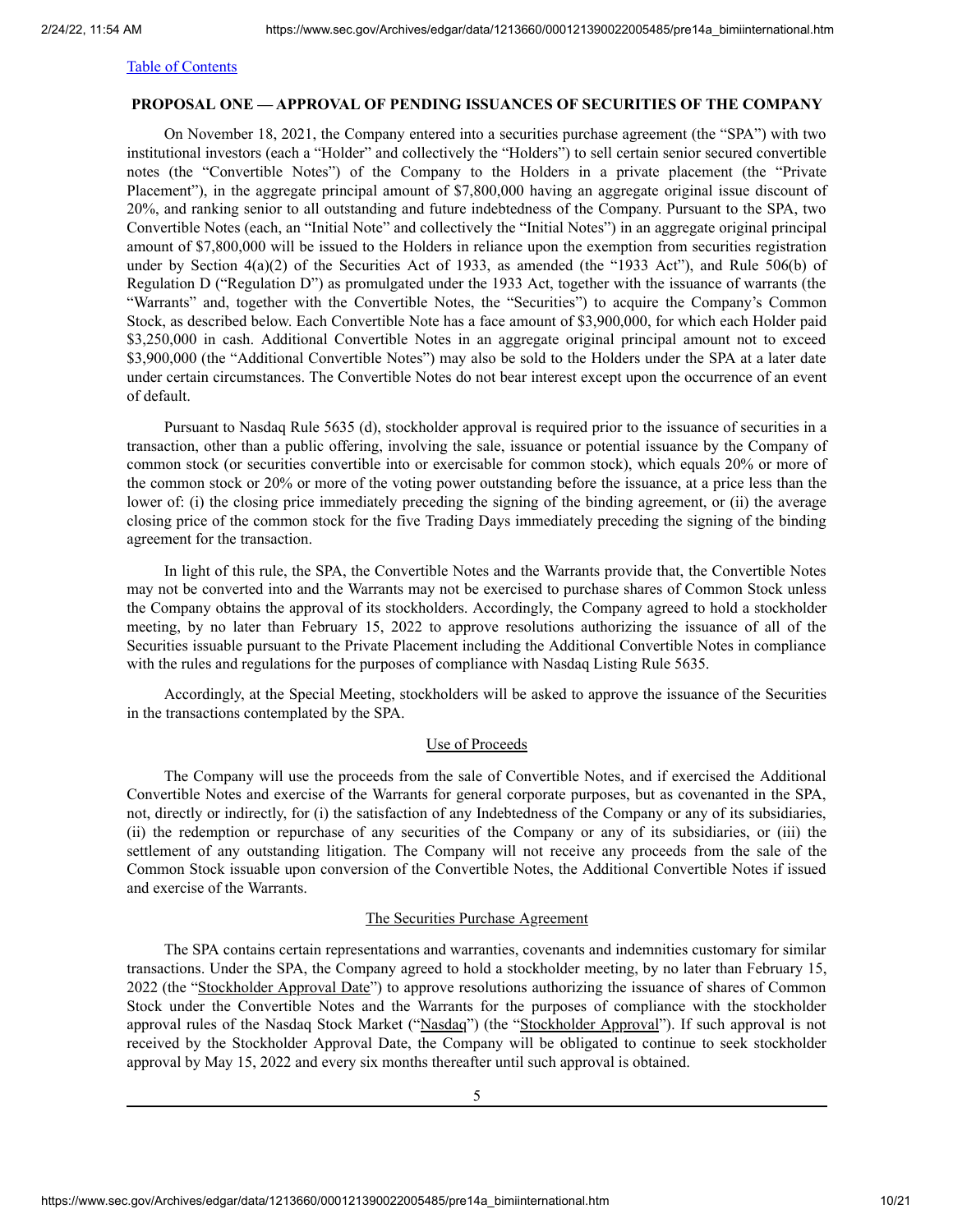#### The Convertible Notes

#### *Maturity and Repayment Dates*

The Convertible Notes as well as the Additional Convertible Notes, if issued, mature (the "Maturity Date") on the 18<sup>th</sup> month anniversary of the date on which they are issued (the "Issuance Date"). The principal amount is payable in equal installments beginning on the six month anniversary of the Issuance Date and each month thereafter until the Maturity Date.

#### *Interest*

The Convertible Notes were sold with an original issue discount and do not bear interest except upon the occurrence of an Event of Default (described below), in which event the applicable rate will be 13.00% per annum.

#### *Conversion*

The Convertible Notes are convertible at any time or times after the Stockholder Approval Date in whole or in part, at the option of the holders thereof, into shares of the Common Stock at a rate equal to the amount of principal, interest (if any) and unpaid late charges (if any), divided by a conversion price of \$0.65 (the "Conversion Price"), subject to market price adjustments. The Conversion Price is subject to standard adjustments in the event of any stock split, stock dividend, stock combination, recapitalization or other similar transaction.

The floor price per share at which a Convertible Note may be converted is \$0.1557 (the "Floor Price")

If the Company enters into any agreement to issue any variable rate securities, the holder has the additional right to substitute such variable price (or formula) for the conversion price.

In connection with the occurrence of Events of Default, the holders of the Convertible Notes will be entitled to convert all or any portion of the Convertible Notes at an alternate conversion price equal to the lower of (i) the conversion price then in effect, and (ii) the lower of (A) 70% of the lowest VWAP (as defined in the Convertible Notes) of the Common Stock during the ten (10) consecutive Trading Day (as defined in the Convertible Notes) period ending and including the Trading Day immediately preceding the delivery or deemed delivery of the applicable notice of conversion and (B) 70% of the VWAP of the Common Stock as of the date of the delivery or deemed delivery of the applicable notice of conversion, but not less than the Alternate Conversion Floor Amount, which is the product obtained by multiplying (A) the higher of (i) the highest price that the Common Stock trades at on the Trading Day immediately preceding the relevant Alternate Conversion Date (as defined in the Convertible Notes) and (ii) the applicable Alternate Conversion Price (as defined in the Convertible Notes) and (B) the difference obtained by subtracting (I) the number of shares of Common Stock to be delivered to the holder on the applicable delivery deadline with respect to such Alternate Conversion from (II) the quotient obtained by dividing (x) the applicable Conversion Amount (as defined in the Convertible Notes) that the holder has elected to be the subject of the applicable Alternate Conversion, by (y) the applicable Alternate Conversion Price without giving effect to clause (x) of such definition (i.e. the Floor Price).

#### *Conversion Limitation and Exchange Cap*

The holders of the Convertible Notes will not have the right to convert any portion of the Convertible Notes, to the extent that, after giving effect to such conversion, such Holder (together with certain related parties) would beneficially own in excess of 4.99% of the shares of the Common Stock outstanding immediately after giving effect to such conversion. A holder may from time to time increase this limit to 9.99%, provided that any such increase will not be effective until the 61<sup>st</sup> day after delivery of a notice to the Company of such increase.

The Convertible Notes may not be convertible until such time as the Company shall have obtained the Stockholder Approval.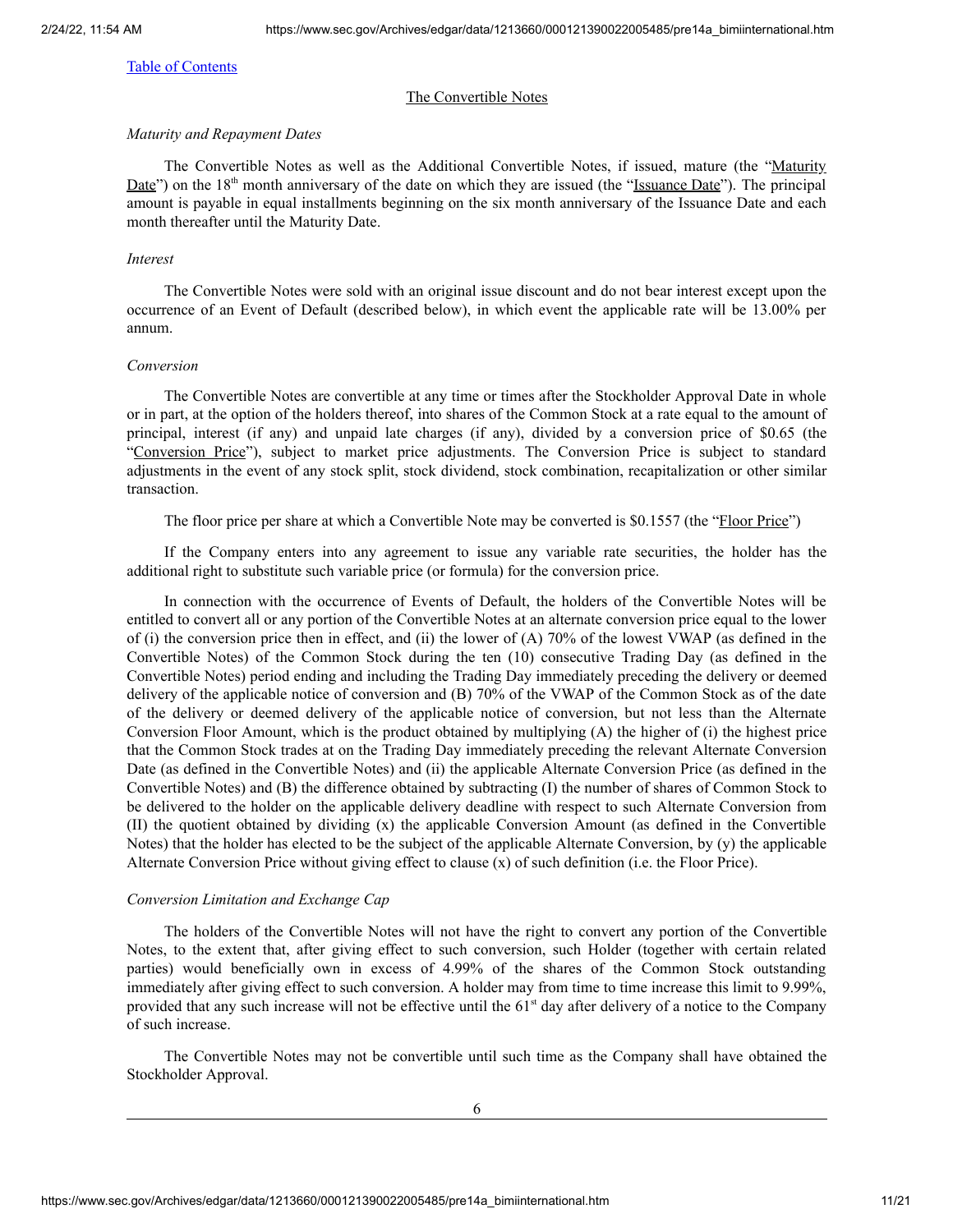## *Events of Default*

Events of Default include: (i) the failure of the applicable registration statement (the "Registration Statement") for the shares issuable upon conversion of the Convertible Notes and exercise of the Warrants to be filed with the SEC; (ii) the failure of the Company to maintain the effectiveness of the Registration Statement; (iii) suspension of trading of the Common Stock on a national securities exchange for five days; (iv) uncured conversion failure; (v) failure by the Company to maintain required share allocations for the conversion of the Convertible Notes and the exercise of the Warrants; (vi) failure by the Company to pay Principal when due; (vii) failure of the Company to remove restricted legends from shares issued to the Holder upon conversion of the Convertible Note or the Warrants; (viii) the occurrence of any default under, redemption of or acceleration prior to maturity of at least an aggregate of \$150,000 of Indebtedness (as defined in the Convertible Notes) of the Company; (ix) bankruptcy, insolvency, reorganization or liquidation proceedings or other proceedings for the relief of debtors shall be instituted by or against the Company or any Subsidiary and not dismissed within 30 days of initiation; (x) the commencement by the Company or any Subsidiary of a voluntary case or proceeding under any applicable federal, state or foreign bankruptcy, insolvency, reorganization or other similar law; (xi) commencement of any bankruptcy or similar proceeding, voluntary or involuntary, of the Company or any subsidiary of the Company; (xii) final judgment for the payment of money aggregating in excess of \$150,000 are rendered against the Company or any subsidiary of the Company and not bonded or discharged within 30 days; (xiii) failure of the Company or any subsidiary to pay when due any debts in excess of \$150,000 due to any third party; (xiv) breaches by the Company or any Subsidiary of any representations or warranties in the SPA or any document contemplated thereby; (xv) a false or inaccurate certification by the Company that either (A) the "Equity Conditions" (as defined in the Convertible Notes) are satisfied, (B) there has been no "Equity Conditions Failure" (as defined in the Convertible Notes), or (C) as to whether any Event of Default has occurred; (xvi) failure of the Company or any Subsidiary to comply with the covenants in the Convertible Note; any material adverse effect occurring; or (xvii) any Event of Default occurs under any other Convertible Note.

In connection with an Event of Default, the holders of the Convertible Notes may require the Company to redeem in cash any or all of the Convertible Notes. The redemption price will equal the greater of (i) 110% of the outstanding principal of the Convertible Note to be redeemed and accrued and unpaid interest and unpaid late charges thereon, and (ii) an amount equal to market value of the shares of the Common Stock underlying the Convertible Notes, as determined in accordance with the Convertible Notes. Upon the occurrence of certain Events of Default relating to the bankruptcy of the Company, whether occurring prior to or following the maturity date, the Company will be required to immediately redeem the Convertible Notes, in cash, for an amount equal to 110% of the outstanding principal of the Convertible Notes, and accrued and unpaid interest and unpaid late charges thereon, without the requirement for any notice or demand or other action by any holder or any other person or entity.

## *Change of Control*

In connection with a Change of Control (as defined in the Convertible Notes), the holders of the Convertible Notes may require the Company to redeem all or any portion of the Convertible Notes. The redemption price per share will equal the greatest of (i) 110% of the outstanding principal of the Convertible Notes to be redeemed, and accrued and unpaid interest and unpaid late charges thereon, (ii) 110% of the market value of the shares of the Common Stock underlying the Convertible Notes, as determined in accordance with the Convertible Notes, and (iii) 110% of the aggregate cash consideration that would have been payable in respect of the shares of the Common Stock underlying the Convertible Notes, as determined in accordance with the Convertible Notes.

#### *Other Corporate Events*

The Company is not permitted to enter a Fundamental Transaction (as defined in the Convertible Notes), unless the successor entity assumes all of the obligations under the Convertible Notes pursuant to written agreements satisfactory to the holder of the Convertible Notes, and the successor entity is a publicly traded corporation whose shares of Common Stock are quoted or listed on a national securities exchange. If at any time the Company grants any Purchase Rights (as defined in the Convertible Note) or makes any distribution of assets pro rata to all or substantially all of the holders of any class of its Common Stock, then the holders of the Convertible Notes will be entitled to acquire the aggregate Purchase Rights or assets which such holder could have acquired if such holder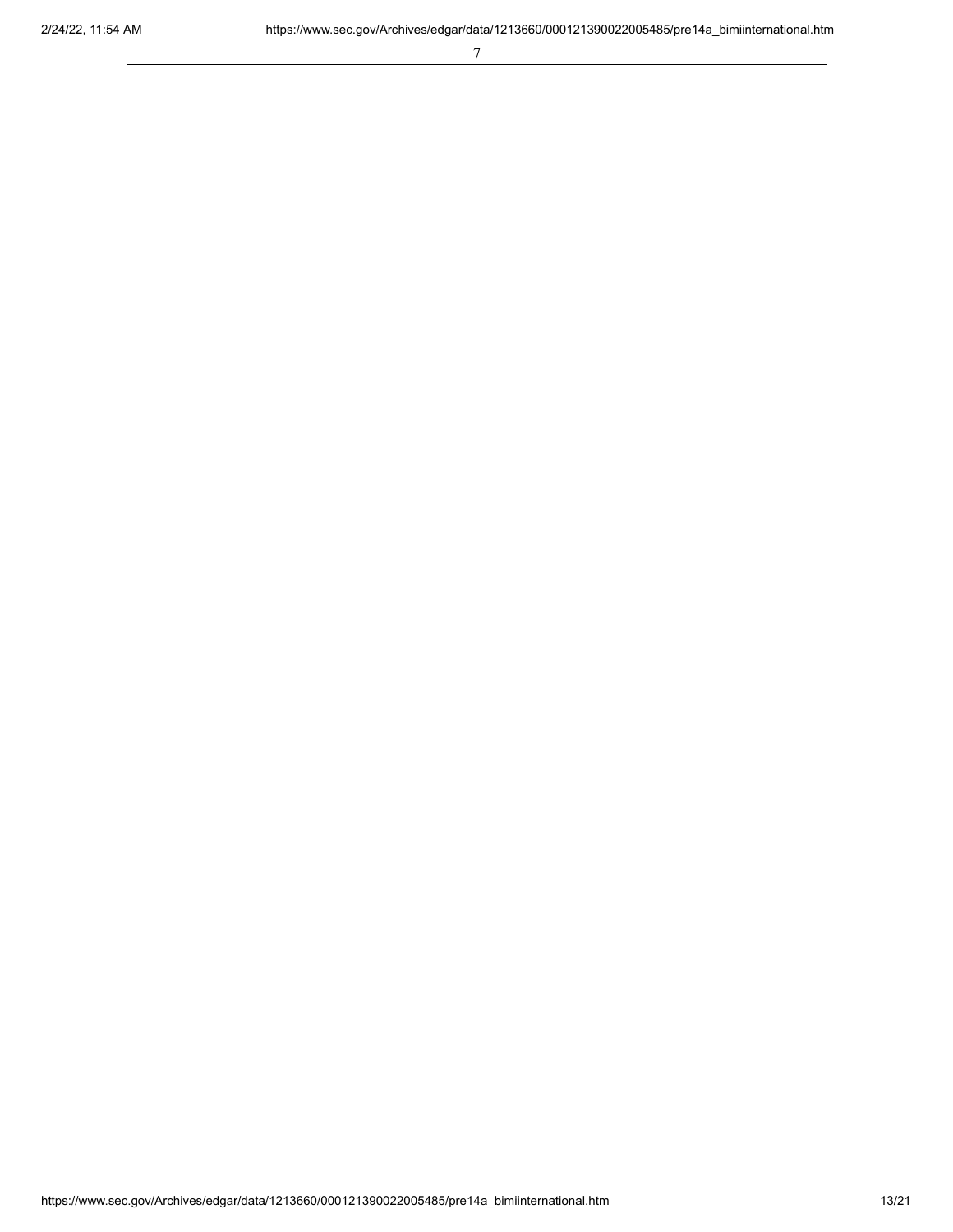had held the number of shares of the Common Stock acquirable upon complete conversion of the Convertible Notes (without taking into account any limitations on conversion) held by such holder immediately prior to the date as of which the record holders are to be determined for such grant of purchase rights or distributions. To the extent any such grant of rights or distribution would result in the holders exceeding the maximum percentage described in first paragraph of "*Conversion Limitation and Exchange Cap*" above, such rights shall be held in abeyance for up to ninety Trading Days

#### *Installment Conversions and Redemptions*

The Convertible Notes require that, on each Installment Date, the Company will pay an amount of the Convertible Note equal to the lesser of  $1/13<sup>th</sup>$  of the principal amount and the outstanding principal amount of The Convertible Notes then outstanding on such Installment Date, less amounts already converted or paid (the "Installment Amount"), together with interest and late charges, if any, thereon, in shares of the Common Stock, subject to the satisfaction of customary equity conditions (including minimum price and volume thresholds) (an "Installment Conversion").

If the Company satisfies such equity conditions (subject to the holder's right to waive any such condition), the Company will convert the portion of the Installment Amount subject to such Installment Conversion into shares of its Common Stock at a price per share equal to the lower of lowest of (i) the conversion price then in effect, (ii) the greater of  $(x)$  the Floor Price and  $(y)$  82% of the sum of  $(A)$  the two  $(2)$  lowest VWAPs of the Common Stock on any Trading Day during the ten (10) consecutive Trading Day period ending and including the Trading Day immediately preceding the applicable Installment Date, divided by (B) two (2). All such determinations to be appropriately adjusted for any stock split, stock dividend, stock combination or other similar transaction during any such measuring period, but not less than the Floor Price. If the Company elects to effect and Installment Redemption (as defined in the Convertible Notes) or if an Installment Conversion is not permitted because certain equity conditions are not met, the Company must redeem the Installment Amount in cash at a price equal to 106% of its aggregate value.

The Holders of the Convertible Notes may elect to defer conversion until a subsequent Installment Date selected by each such Holder, or accelerate the conversion of future Installment Amounts to the current Installment Date, with the amount to be accelerated subject to certain restrictions as set forth in the Convertible Notes.

Notwithstanding the forgoing, and only during the period commencing on the Issuance Date and ending on the Stockholder Approval Date, the Company shall automatically be deemed to have elected to effect Installment Redemptions for all Installment Amounts.

#### *Redemptions at Company Election*

At any time after the later of (x) thirty (30) calendar days after the Applicable Date (as defined in the SPA) and (y) the date no Equity Conditions Failure exists, the Company has the right to redeem all, but not less than all, of the Conversion Amount then remaining under this Notes at cash price equal to 200% of the greater of (i) the Conversion Amount being redeemed and (ii) the product of (1) the Conversion Rate with respect to the Conversion Amount being redeemed multiplied by (2) the greatest Closing Sale Price of the Common Stock on any Trading Day during the period commencing on the date immediately preceding such redemption notice date and ending on the Trading Day immediately prior to the date the Company makes the entire payment required to be made for the redemption.

#### *Additional Convertible Notes*

Subject to the terms and conditions set forth in the SPA, each Holder of a Convertible Note may, upon written notice to the Company, require the Company to participate in an Additional Closing (as defined in the SPA) for the purchase by such Holder, and the sale by the Company, of an Additional Convertible Note in an original principal amount of set forth opposite such holder's name in the SPA, the aggregate principal amount of which for all Holders shall not exceed \$3,900,000. The Additional Convertible Notes have the same terms as the Convertible Notes.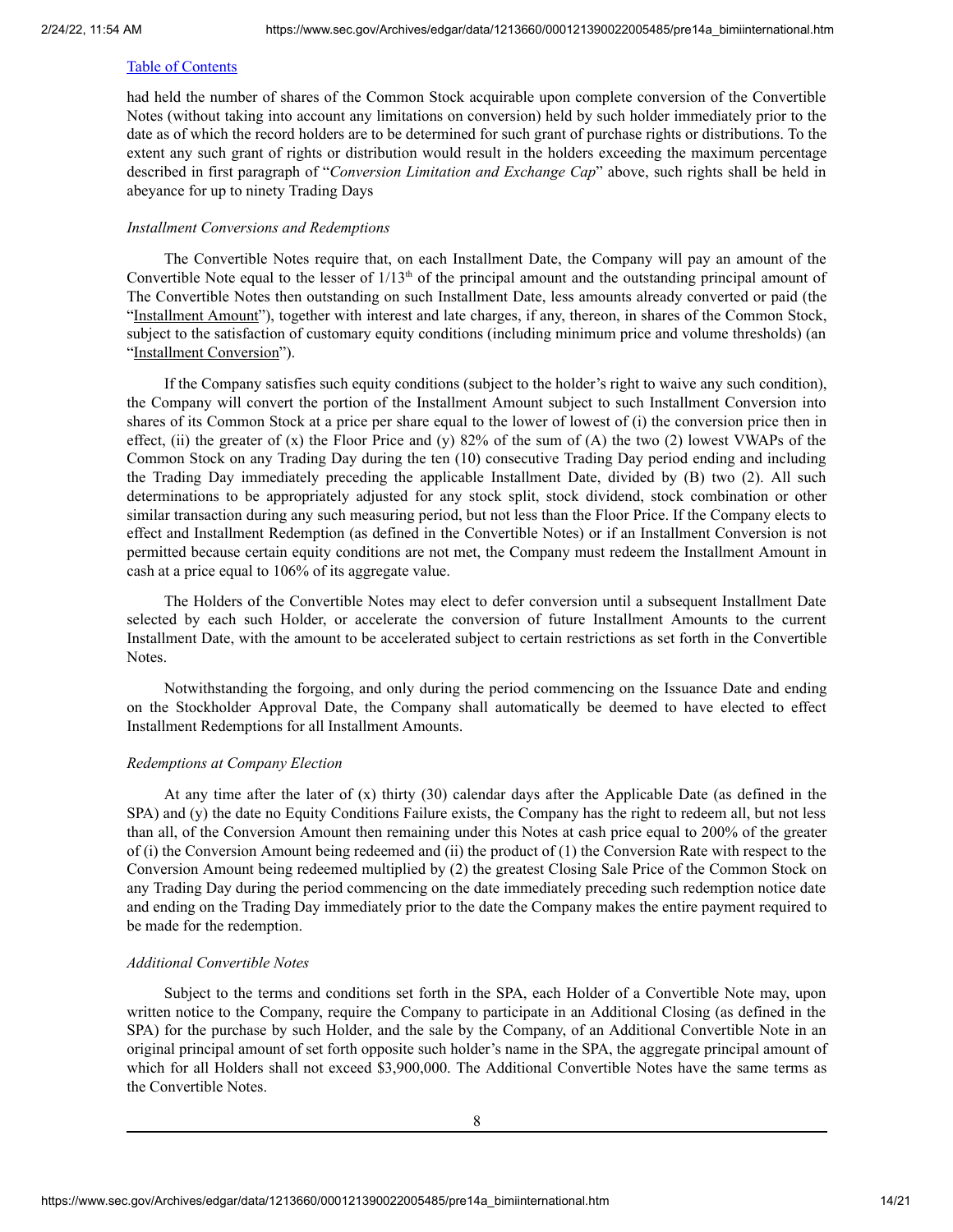#### *Covenants*

The Company will be subject to certain customary affirmative and negative covenants regarding the incurrence of indebtedness, the existence of liens, the repayment of indebtedness, the payment of cash in respect of dividends, distributions or redemptions, and the transfer of assets, among other matters.

#### The Warrants

#### *Expiration and Exercise*

The Warrants, for the purchase of an aggregate of 1,800,000 shares of the Company's Common Stock (subject to standard adjustments in the event of any stock split, stock dividend, stock combination, recapitalization or other similar transaction), expire on the fourth anniversary of the Issuance Date (the "Expiration Date"). Prior to or on the Expiration Date, the Warrants are exercisable at any time after the Stockholder Approval Date, in whole or in part, at the option of the holders.

The exercise price for the Warrants (subject to possible standard adjustments in the event of any stock split, stock dividend, stock combination, recapitalization or other similar transaction) is \$0.71. The Warrants may be exercised by means of a cashless exercise.

#### *Exercise Limitation and Exchange Cap*

The holders of the Warrants will not have the right to convert any portion of the Warrants to the extent that, after giving effect to such conversion, such holder (together with certain related parties) would beneficially own in excess of 4.99% of the shares of the Company's Common Stock outstanding immediately after giving effect to such exercise. A holder may from time to time increase this limit to 9.99%, provided that any such increase will not be effective until the  $61<sup>st</sup>$  day after delivery of a notice to the Company of such increase.

In addition, unless the Company obtains the approval of its stockholders, the Company is prohibited from issuing any shares of Common Stock upon exercise of the Warrants or otherwise pursuant to the terms of the Warrants, if the issuance of such shares of Common Stock would exceed the aggregate number of shares of Common Stock which the Company may issue upon conversion or exercise (as the case may be) of the Notes and the Warrants or otherwise without breaching the Company's obligations under the rules or regulations of the Nasdaq Capital Market (the number of shares which may be issued without violating such rules and regulations, including rules related to the aggregate of offerings under NASDAQ Listing Rule 5635(d)).

#### *Events of Default*

Events of Default are cross-referenced to the definition contained in the Convertible Notes (see summary of the Notes above in the paragraph "*Events of Default*").

At any time after the occurrence of an Event of Default, at the request of a holder, the Company or a successor entity (as the case may be) shall purchase the Warrant from the Holder on the date of such request by paying to the Holder cash in an amount equal to the Event of Default Black Scholes Value (as defined in the Warrants).

#### *Other Corporate Events*

The Company cannot enter into a Fundamental Transaction (as defined in the Warrants), unless the successor entity assumes all of the obligations under the Warrants pursuant to written agreements satisfactory to the holder of the Warrants, and the successor entity is a publicly traded corporation whose shares of Common Stock are quoted or listed on a national securities exchange. If at any time the Company grants any Purchase Rights (as defined in the Warrants) or makes any distribution of assets pro rata to all or substantially all of the holders of any class of its Common Stock, then the holders of the Warrants will be entitled to acquire the aggregate Purchase Rights or assets which such holder could have acquired if such holder had held the number of shares of the Company's Common Stock acquirable upon complete exercise of the Warrants held by such holder immediately prior to the date as of which the record holders are to be determined for such grant of purchase rights or distributions. To the extent any such grant of rights or distribution would result in the holders exceeding the maximum percentage described in first paragraph of "Exercise Limitation and Exchange Cap" above, such rights shall be held in abeyance for up to ninety Trading Days.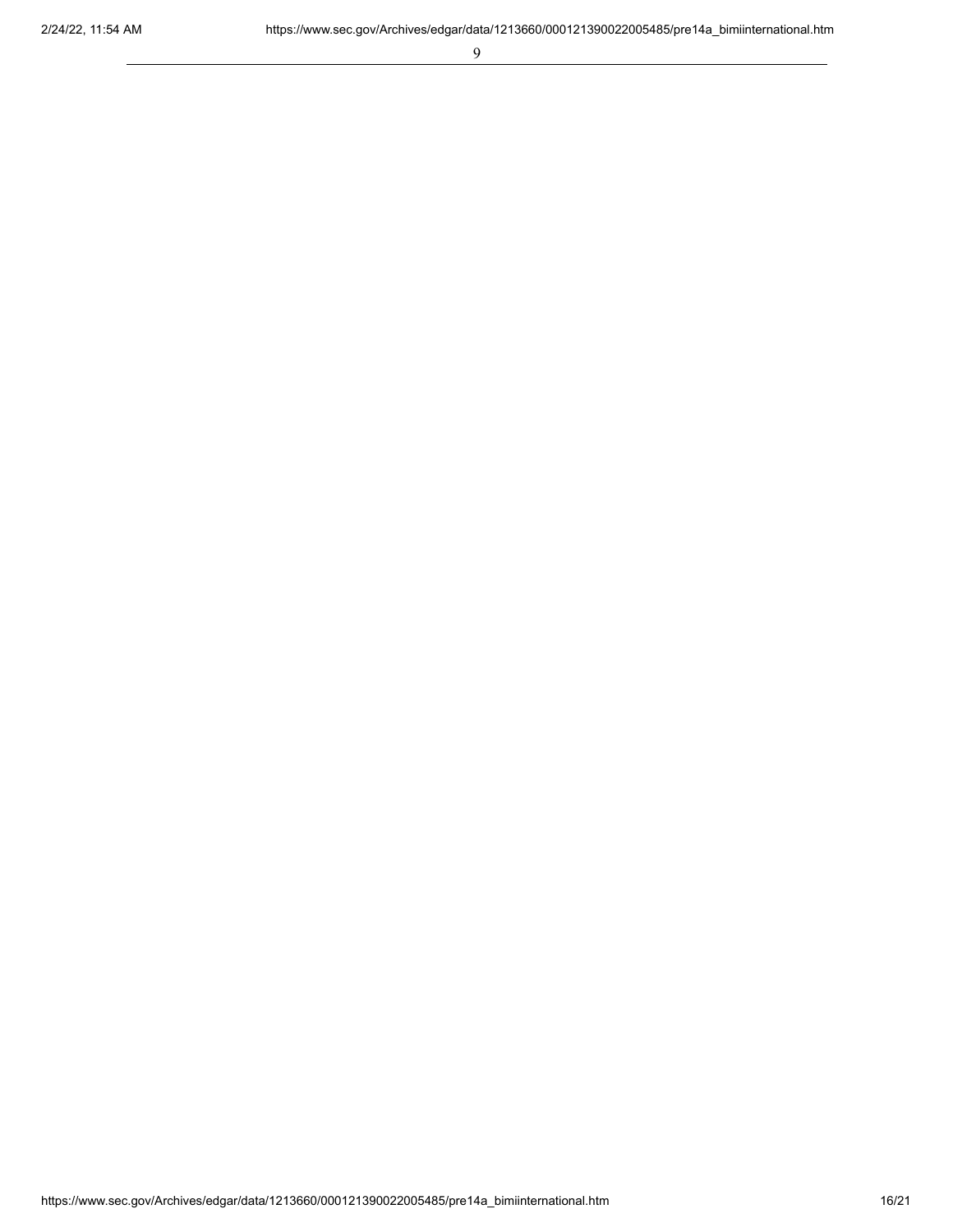Notwithstanding the foregoing, at the request of a Holder delivered at any time commencing on the earliest to occur of (x) the public disclosure of any Fundamental Transaction, (y) the consummation of any Fundamental Transaction and (z) the Holder first becoming aware of any Fundamental Transaction through the date that is ninety (90) days after the public disclosure of the consummation of such Fundamental Transaction by the Company pursuant to a Current Report on Form 8-K filed with the SEC, the Company or a successor entity (as the case may be) shall purchase the Warrant from the Holder on the date of such request by paying to the Holder cash in an amount equal to the Black Scholes Value (as defined in the Warrants). Payment of such amounts shall be made by the Company (or at the Company's direction) to the Holder on or prior to the later of  $(x)$  the second  $(2<sup>nd</sup>)$  Trading Day after the date of such request and  $(y)$  the date of consummation of such Fundamental Transaction.

#### Registration Rights Agreement

In connection with the Private Placement, the Company and the Holders entered into a Registration Rights Agreement (the "Registration Rights Agreement"). Pursuant to the Registration Rights Agreement, the Company has agreed to file and maintain with the SEC a registration statement for resale of the shares of Common Stock issuable upon conversion of the Convertible Notes, the Additional Convertible Notes (if issued) and exercise of the Warrants.

#### Placement Agent

FT Global Capital Inc. ("FT Global") acted as the exclusive placement agent in connection with the offering, and received a cash fee of 8% of the aggregate amount of capital received by the Company in this offering, plus \$50,000 in offering related expenses, and placement agent warrants at an initial exercise price of \$0.71 per share, to purchase up to that number of shares of common stock equal to 8% of the aggregate number of shares of common stock placed in the offering, subject to adjustment based on the number of shares of common stock issued pursuant to the Notes placed in the offering. If additional Notes are purchased by the Holders under the SPA, FT Global will be entitled to additional placement agent warrants in connection with such additional Notes.

#### **Reasons for Transaction and Effect on Current Stockholders**

The Board has determined that the sale of the Convertible Notes, the Warrants, the Placement Agent Warrants and potentially the Additional Convertible Notes and the issuance of the Securities pursuant to the Convertible Notes, the Warrants, the Placement Agent Warrants and potentially the Additional Convertible Notes, is in the best interests of the Company and its stockholders because of the Company's need to obtain additional financing. Further, the payment of interest and principal in shares of Common Stock, and the right of the Holder to convert the Convertible Notes into shares of Common Stock, would allow the Company to preserve liquidity for other corporate purposes, including the payment of costs and expenses necessary for the stabilization and expansion of the Company's operation.

The issuance of the Securities pursuant to the SPA, the Convertible Notes, the Warrants, the Placement Agent Warrants and potentially the Additional Convertible Notes will not affect the rights of the holders of outstanding shares of Common Stock, but such issuances will have a dilutive effect on the existing stockholders, including the voting power and economic rights of the existing stockholders. For example, if (i) the Convertible Notes are converted in full (not assuming the purchase of Additional Convertible Notes by the Institutional Investors) at the initial conversion price, (ii) the Warrants are exercised in full at the initial exercise price and (iii) the Placement Agent Warrants are exercised in full at the initial exercise price (not assuming the purchase of additional Convertible Notes by the Institutional Investors), approximately an additional 14,760,000 shares of the Common Stock will be issued. In the event the Institutional Investors purchase all of the Additional Convertible Notes in addition to the Convertible Notes and all of such Convertible Notes and Additional Convertible Notes are converted in full at the initial conversion price, the Warrants are exercised in full at the initial exercise price and all the Placement Agent Warrants are exercised in full assuming the purchase of the Additional Convertible Notes, approximately an additional 21,240,000 shares of the Common Stock will be issued. No assurance can be given that any shares of Common Stock will be issued upon conversion of the Convertible Notes or exercise of the Warrants and Placement Agent Warrants, or that additional shares of Common Stock will not be issued in the event that the conversion price of the Convertible Notes decreases pursuant to the terms of the Convertible Notes, or that the number of shares of Common Stock issuable upon the exercise of the Warrants and Placement Agent Warrants does not increase pursuant to the terms of such warrants.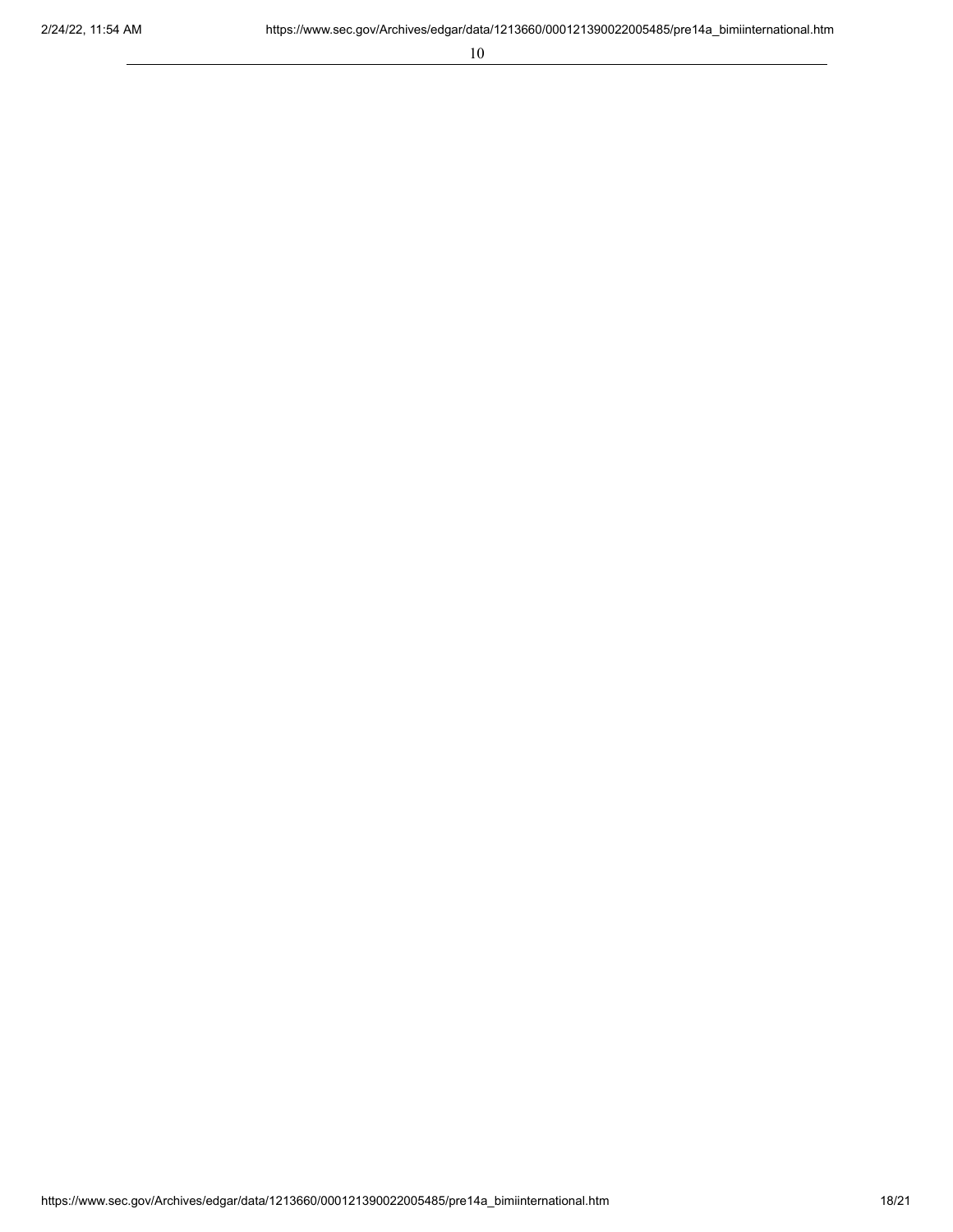Each Convertible Note provides that the Institutional Investor is prohibited from converting a Convertible Note, an Additional Convertible Note if issued and a Warrant and any payments of interest and principal in shares of Common Stock will be held in abeyance, to the extent the Institutional Investor would beneficially own more than 4.99% (or 9.99%, if the holder elects the higher threshold) of the Company's outstanding shares of Common Stock after such conversion or payment. Unlike Nasdaq Rule 5635 and the corresponding provisions of the SPA, the Convertible Notes and the Warrants, which limit the aggregate number of shares of Common Stock the Company may issue to the Institutional Investors, this beneficial ownership limitation limits the number of shares the Institutional Investors may beneficially own at any one time. Consequently, the number of shares of Common Stock the Holder may beneficially own in compliance with the beneficial ownership limitation may increase over time as the number of outstanding shares of Common Stock increases over time. In addition, the Institutional Investors may sell some or all of the shares they receive under the Convertible Notes, permitting them to acquire additional shares in compliance with the beneficial ownership limitation. We are not seeking shareholder approval to lift such ownership limitation.

## *THE BOARD OF DIRECTORS RECOMMENDS A VOTE "FOR" APPROVAL OF THE ISSUANCE OF THE SECURITIES*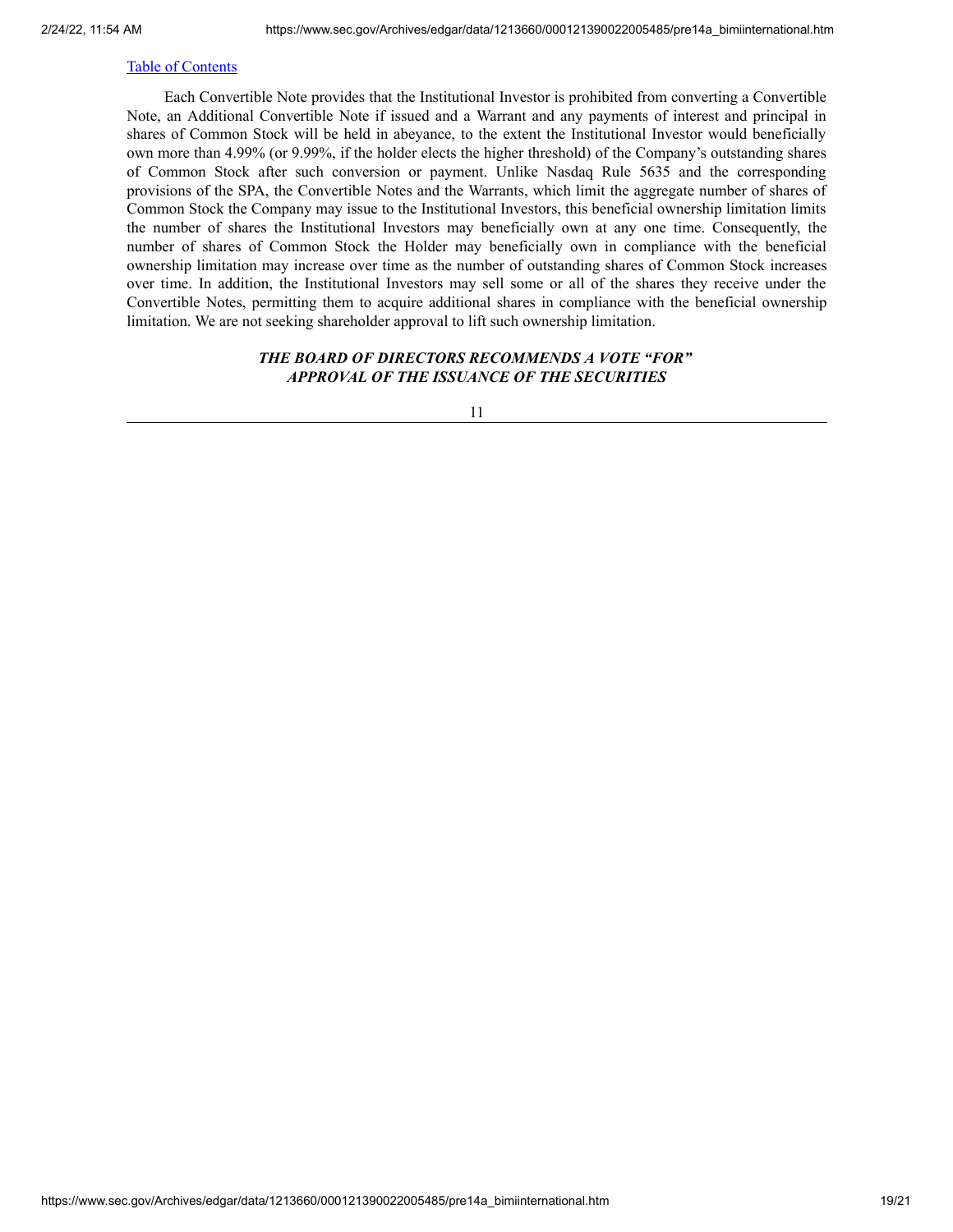#### **SECURITY OWNERSHIP OF CERTAIN BENEFICIAL OWNERS AND MANAGEMENT**

<span id="page-19-0"></span>The following table sets forth information regarding beneficial ownership of our common stock as of February 1, 2022 for: (i) each stockholder known by us to be the beneficial owner of more than 5% of the outstanding shares of our common stock; (ii) each of our directors and director nominees; (iii) each of our named executive officers; and (iv) all of our directors and executive officers as a group:

| Name and Address of Beneficial Owner(s)                      | Amount and<br><b>Nature of</b><br><b>Beneficial</b><br>Owner(s) | Percentage of<br><b>Beneficial</b><br>Ownership |
|--------------------------------------------------------------|-----------------------------------------------------------------|-------------------------------------------------|
| Tiewei Song, Director, Chief Executive Officer and President | 1,000,000                                                       | $2.12\%$                                        |
| Baiqun Zhong, Interim Chief Financial Officer                |                                                                 |                                                 |
| Xiaoping Wang, Director, Chief Operating Officer             | 500,000                                                         | 1.06%                                           |
| Mia Kuang Ching, Director                                    |                                                                 |                                                 |
| Fengsheng Tan, Director                                      |                                                                 |                                                 |
| Ju Li, Director                                              |                                                                 |                                                 |
| Jianxin (Jason) Wang, Director                               |                                                                 |                                                 |
| All officers and directors as a group (7 persons)            | 1,500,000                                                       | 3.18%                                           |

(1) Pursuant to Rule 13-d-3 under the Securities Exchange Act of 1934, as amended, beneficial ownership of a security consists of sole or shared voting power (including the power to vote or direct the voting) and/or sole or shared investment power (including the power to dispose or direct the disposition) with respect to a security whether through a contract, arrangement, understanding, relationship or otherwise. Unless otherwise indicated, each person indicated above has sole power to vote, or dispose or direct the disposition of all shares beneficially owned.

(2) Unless as otherwise set forth in the table, the address of each beneficial owner is c/o BIMI International Medical Inc., at 9<sup>th</sup> Floor, Building 2, Chongqing Corporation Avenue, Yuzhong District, Chongqing, P. R. China,

(3) The address of Gang Li is No. 7, South Huanghe Road, Huanggu District, Shenyang City, Liaoning Province, P. R. China.

#### **Householding Information**

The SEC has adopted rules that permit companies and intermediaries (such as banks and brokers) to satisfy the delivery requirements for proxy statements and annual reports with respect to two or more stockholders sharing the same address by delivering a single proxy statement addressed to those stockholders. This delivery method is referred to as "householding" and can result in cost savings for us. To take advantage of this opportunity, we may deliver a single proxy statement to multiple stockholders who share an address. We will deliver upon oral or written request a separate copy of our proxy statement to any stockholder of a shared address to which a single copy of our proxy statement was delivered. If you prefer to receive separate copies of our proxy statement, either now or in the future, or if you currently are a stockholder sharing an address with another stockholder and wish to receive only one copy of future proxy statements for your household, please call us or send your request in writing to us.

**Your vote is important.** Please promptly vote your shares of our Common Stock by completing, signing, dating, and returning your proxy card or by Internet or telephone voting as described on your proxy card.

#### **By Order of the Board of Directors**

Tiewei Song

*Chief Executive Of icer and President*

 $[$  ], 2022